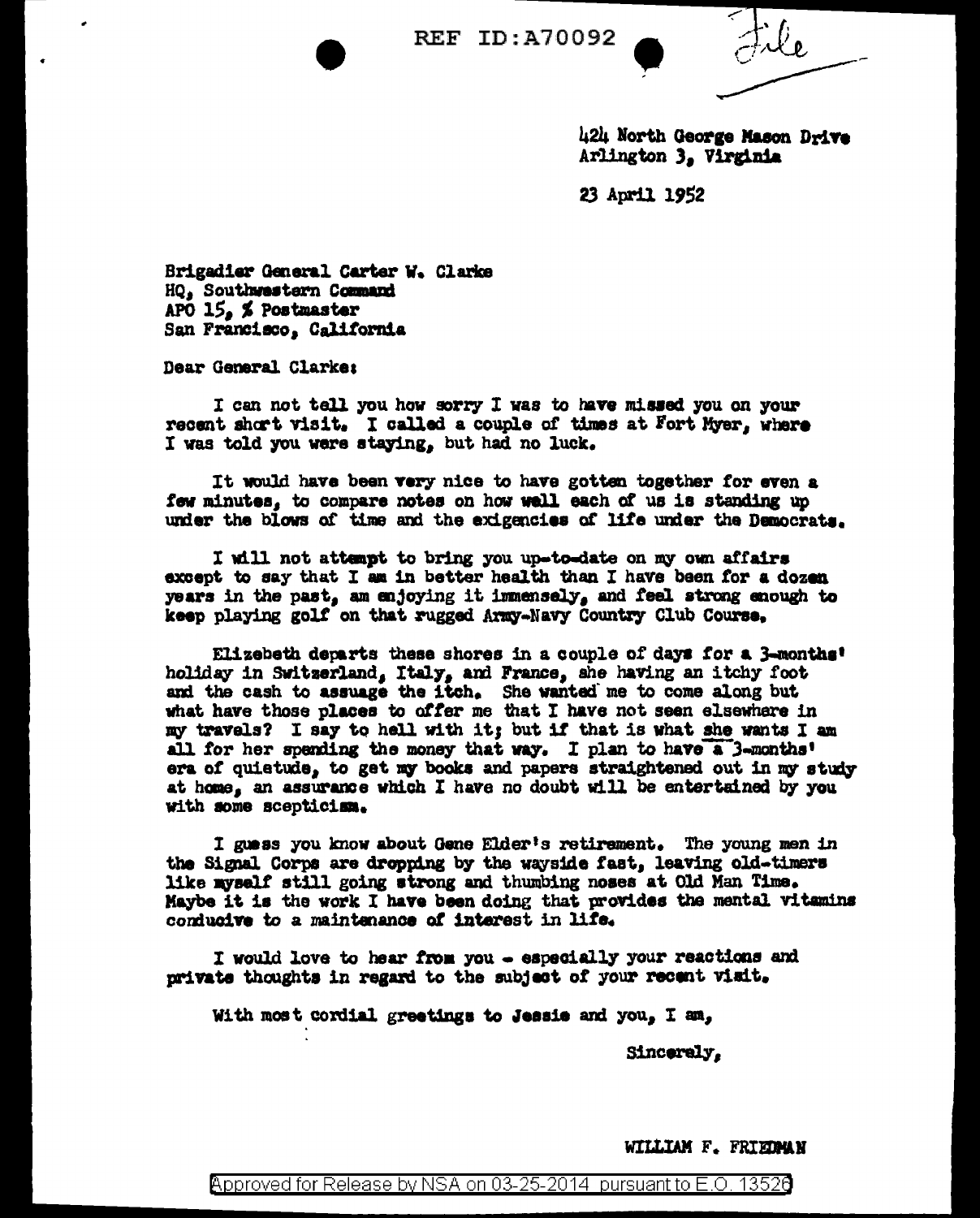REF ID:A70092

## **HEADQUARTERS** SOUTHWESTERN COMMAND Office of the Commanding General APO 15 c/o Postmaster San Francisco, California

16 April 1951

Dear Friedman:

My apologies to you for not answering your last letter  $-$  if I did so fail. My memory is that I wrote you the day  $I$  received your last one, but since I keep no copies I am not sure.

I do know Canine. I am wondering. Akin will probably take him for a cleaning.

At present I am too depressed over this MacArthur deal to think clearly. I am wondering what sardonic turn of mind thought up the idea of firing MacArthur on the ninth anniversary of the fall of Bataan. I also *am* completely puzzled over why it was done at this time. There is no doubt whatsoever that the President has every legal right. to take the action he did, but it is still one hell of a way to treat a man of Mac-Arthur's stature, prestige, and the holder of two Medals of Honor.

 $7$  feel that Personally<sub>a</sub> for the good of our nation and from a long range point of view it is possibly the best thing that could have happened. and I am not at all sure but what MacArthur himself did not cook this up, hoping for just the result which happened. I know for a fact that he has been wanting to quit for a long time; that his wife has been hammering at him to turn in his suit, return to the States and put the boy in an American school; that he fully realizes that with the consummation of the Peace Treaty his usefulness will be at an end. It would therefore have been somewhat of an anti-climax for him to have just "folded we his tent and silently stolen away". In this way he not only goes out in a blaze of glory and publicity, but also focuses the attention of the entire nation on the Far East.

I am reliably informed that there is a dawning realization in foggy bottom of the importance of the Orient and of the truth regarding the over-all situation out here; also, that there is a definite lessening of the Europe First pressure. If my report is accurate, then before any action could be taken they naturally had to get rid of MacArthur because those in the driver's seat would never, in my opinion, modify their policy so long as  $^{\omega}$ acArthur remained out here. On the other hand, if a deal is to be made behind the scenes which will cast Formosa adrift or even deal it into the maw of the Red Emperor and admit him to the United Nations, then more than ever was it necessary to fire MacArthur. Again I repeat, I am puzzled at why they seized upon MacArthur's letter to Martin as the pretext for yanking MacArthur's scalp.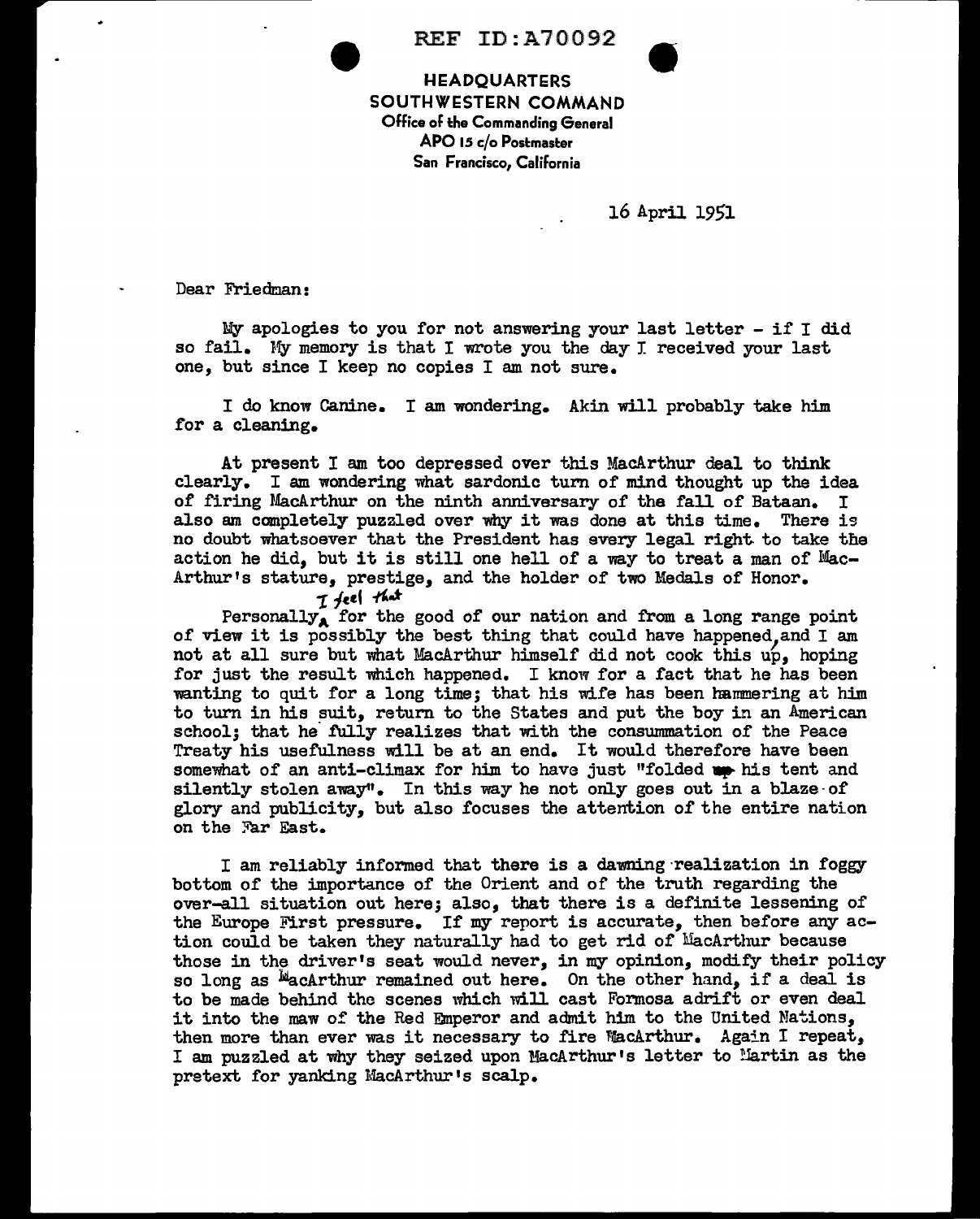I suppose you read Hanson Baldwin's assessment of MacArthur in the New York Times and Raymond Moley's essay on the Korean situation. Baldvdn, along with many other commentators and columnists, makes the point that MacArthur's sound-off failed to observe the fine line between the military and the political. They are right. I agree with them all, but for a very different reason: the "fine line" is so damn fine that it does not exist. Does any informed person really think that a commander of MacArthur's eminence, dealing with the status of affairs in Korea, can perform. the impossible feat of separating the "military" from the "political" aspects? What such a personage says on any subject whatsoever must be political: what else?

Certainly, I accept the view that an outpost affray or a "police action" may have no political implications whatever, but I certainly believe that battles., campaigns, and finally, a war such as Korean incident has developed into progressively show more of the "political" and less of the "military" element until we finally reach a problem of such ·complexity that it would take such a philosopher as the second officer of state in old Tibet (he was called, indeed, I believe, the "metaphysician-in-chief") to separate the two. As Malinowski, the Polish genius, once declared, speaking of space and time, there no longer existed space by itself and time by itself. only a blend of the two -- an assertion now generally accepted by most philosophers and scientists. ·

Ray Moley professes to a naive faith that the United States will not accept a negotiated peace a la UN. NUTS! Our illustrious striped pants. hands-on hips boys are peeing down one leg then the other to get such a negotiated peace, thereby delivering the Orient to the Commies - their studied policy, anyway. As if in direct reply to Moley, Foreign Secretary Herbert Morrison announced: "this is the psychological moment to end the Korean fighting". He called on the Chinese Reds to "cast aside the false nationalism (sic) which has wrecked so many countries", and added, what I am positive the Commies are just waiting to hear, that the "way to happiness is through co-operation".

Then old pouter pigeon Warren Austin parroted Morrison by saying that "now is the psychological time to seen an end to the fighting". But, he went on, by that he did not mean "surrender or the admission of the Chinese Communists into the United Nations with bloody hand $\mathbf{s}^*$ . Why in hell those last three qualifying words? Would he admit them if they could in some manner purge those of them with ''bloody hands", or in some fashion wash their sins away to the satisfaction of the assembled delegates, if not to the satisfaction of the parents of those boys who have perished so miserably on those God-forsaken Korean hillsides?

I'd say that now is the psychological time for Morrison, Austin and many others to keep their damn mouths shut; and for the UN to put up, or itself, shut up.

Do we not have any true Americans left? Why in hell do we tolerate old Richard Crossman's bleating to the effect that if President Truman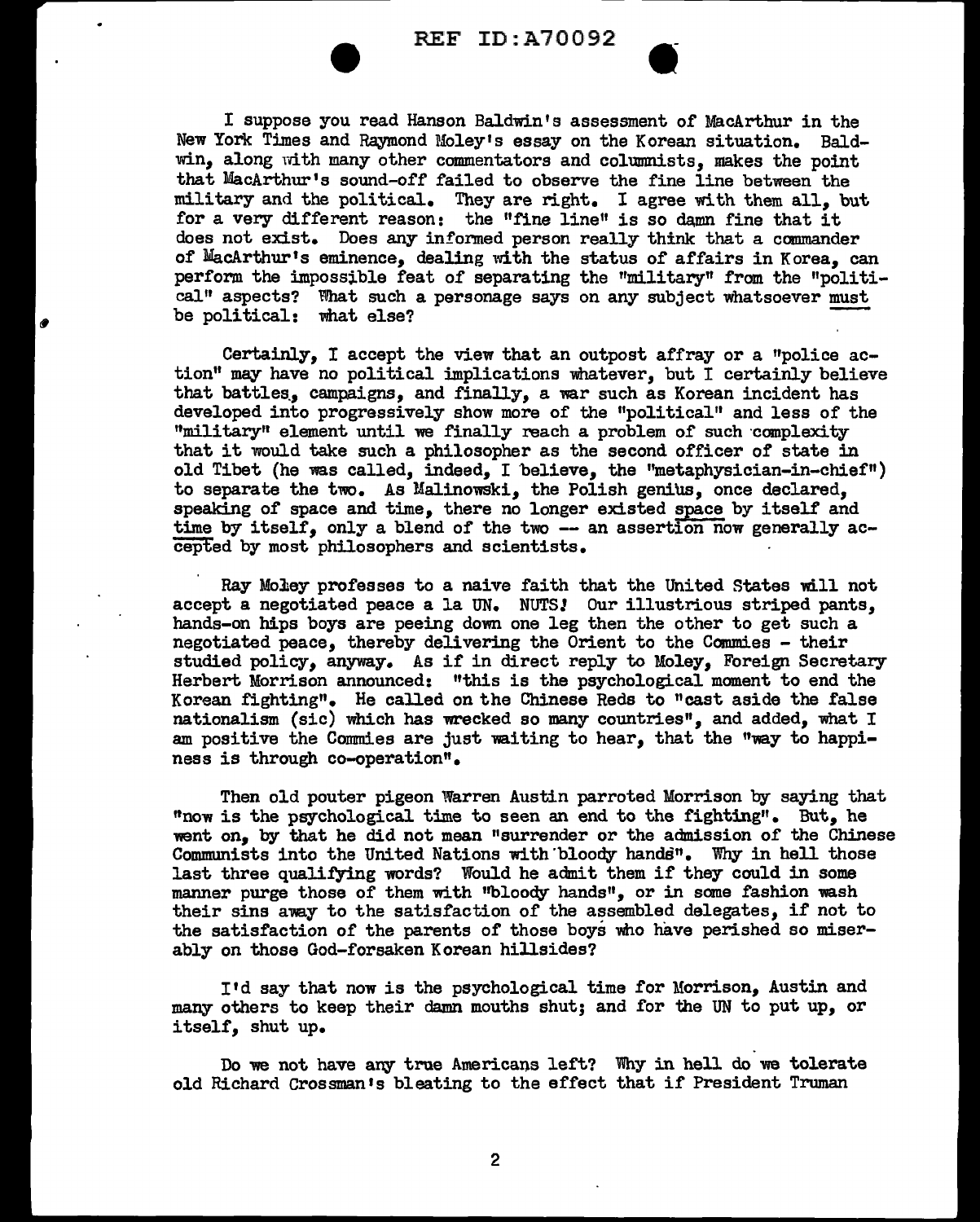



 $\epsilon$ 

REF ID:A70092<br>
and the State Department do not have the courage to silence General Mac-Arthur "it is up to Britain to intervene"? Shades of Patrick Henry! To what low national prestige have we fallen? Will Americans submit to insults of this nature?

With kindest regards and all good wishes, I am

Sincerely,

Ċ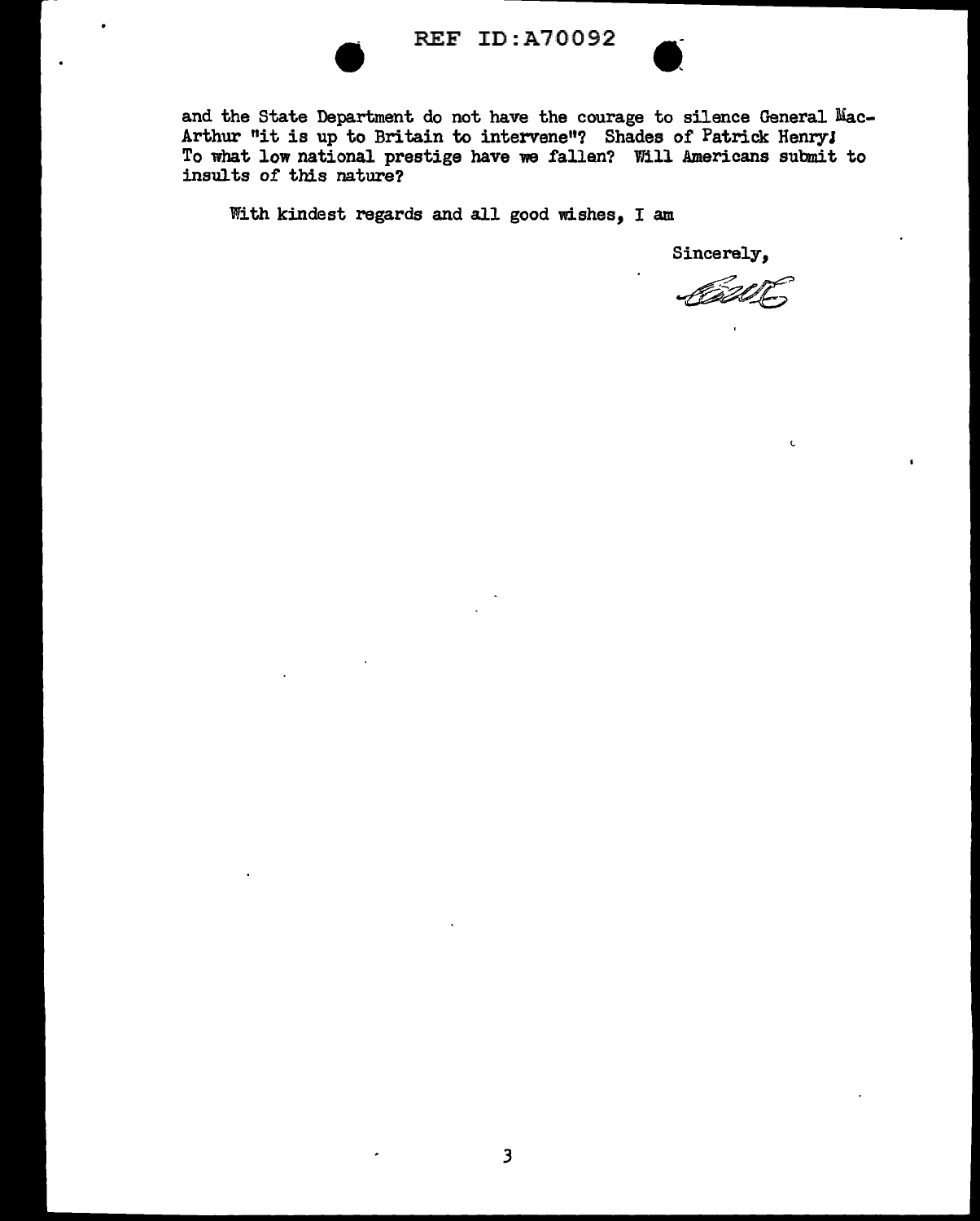

424 North George Mason Drive Arlington *3,* Virginia 10 April 1951

Dear General Clarke:

You owe me a letter but come home soon and all will be forgiven.

In my last one I told you I'd check on certain statements in "Operation Cicero" and would report. I checked with the fountain head of knowledge on the point in question and they "can throw very little light on the matter. We agree that there appears to be no evidence ... to substantiate this story. ... We have discussed this matter with the Foreign Office, and it is considered unlikely. ..." There was a bit more in the letter but I can't use it here. That bit might indicate a possi-<br>bility that one system was read but there is no evidence either to support or contradict the posaibility.

It is probably no news to you that SBA. on retirement - even before - began working on a civilian basis at CIA. I understand he will be directly under Smith. Interesting possibilities - and much speculation in AFSA as to those possibilities.

Bets here are on Guest to replace ; ack. Do you know General Canine? Joe Wenger says he's just about fed up and wants to move elsewhere. He's having his troubles with residuals  $-$  all three of them, and I can't blame him much for feeling stymied.

The most dispassionate account of Pearl Harbor that I've yet read is by Walter M1111s in "This is Pearl", published about 2 $\frac{1}{2}$  years ago. If you've not read it, do so. The most prolix and quite a bit biased account is Charles Beard's - I•m still wading through that one. Herbert Fels• "Road to Pearl Harbor" is excellent,

It may be that my last letter was so prolix that you tossed it in the waste basket, so this one is shorter.

!!ow a.re Stub and Jessie? And you?

All of us well. Daughter is about to be married. Son wants to - soon as he has the ability to support another person. I'm better than I've been for years, and, despite the tenseness of the times and certain frustrations, am glad to be here.

Vith best regards. I am,

Sincerely yours.

Brig. Gen. Carter ". Clarke Hdq. Southwestern Command APO 15, c/o Postmaster San Francisco, California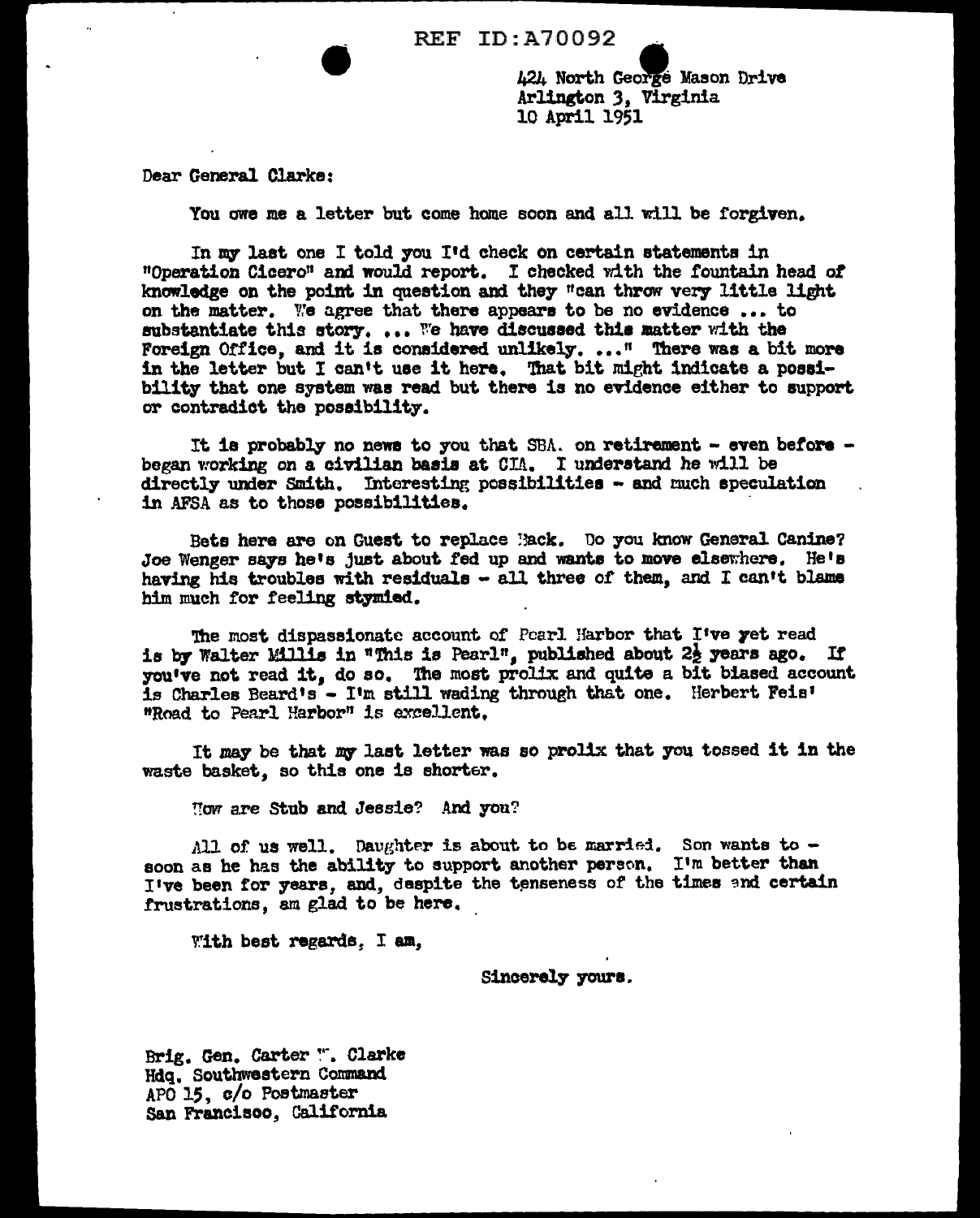REF ID:A70092.

424 North George Mason Drive Arlington 3, Virginia 29 December 1950

Dear General Clarke:

 $\sum_{i=1}^{n}$ 

 $\mathbf{L}$ 

Too many days have passed since I received yours of *L* December and I can only plead the pressure of work and the intervening holidays - though what there is tc celebrate or wave banners about nowadays is problematical, unless I take into consideration, so far as concerns my own situation, the fact that my psychic health, compared to its state a year ago, shows a great improvement, which is something that anyone can be thankful about these days, provided he also has a warm place to sleep and at least one good meal per day, which I have and am thankful for, besides having a nice wife and two fine children all in good health and involving no drag on the community or me.

Having taken out a few seconds to catch my breath. I will proceed to answer your letter. Its contents were most interesting, and, in spots, quite amusing.

If, on the day you wrote, the situation in Korea seemed to be desperate, I think you will agree that it now is no better. We have been maneuvered into a.position rhich appears at the moment to present. no good possibilities for extrication with sound epidermis. I am reminded here of an ancient Roman warrior who got himself into a somewhat similar situation and sent a Topsec dispatch in cipher to his home office saying substantially: "All is lost. Mindarus is killed. The soldiers want food. We can neither get hence nor stay longer here." That was some 2000 years ago and conditions haven't changed much.

I got hold of a copy of "The Grand Alliance" and checked what Churchill says about Pearl Harbor. You will note that he is silent as a tomb about their own accomplishments as "magicians", which is OK with me; but he doubtless felt that he could tell about our accomplishments because our various  $P_{\bullet}H_{\bullet}$  investigations let practically all the felines out of the suitcases in which we tried to keep them. Somewhere else in the same volume he pays tribute to the strength of U.S. democracy which could continue to stand up under the effects of such disclosures of secret operations. I time that his statement as to delays of two or three days rust, under the circumstances I wrote you, be interpreted as delays in getting the raw material to them, because, in many cases, they were not in a position to get it themselves and we had to send it to them. I think he has forgotten that element, or maybe he never knew or it.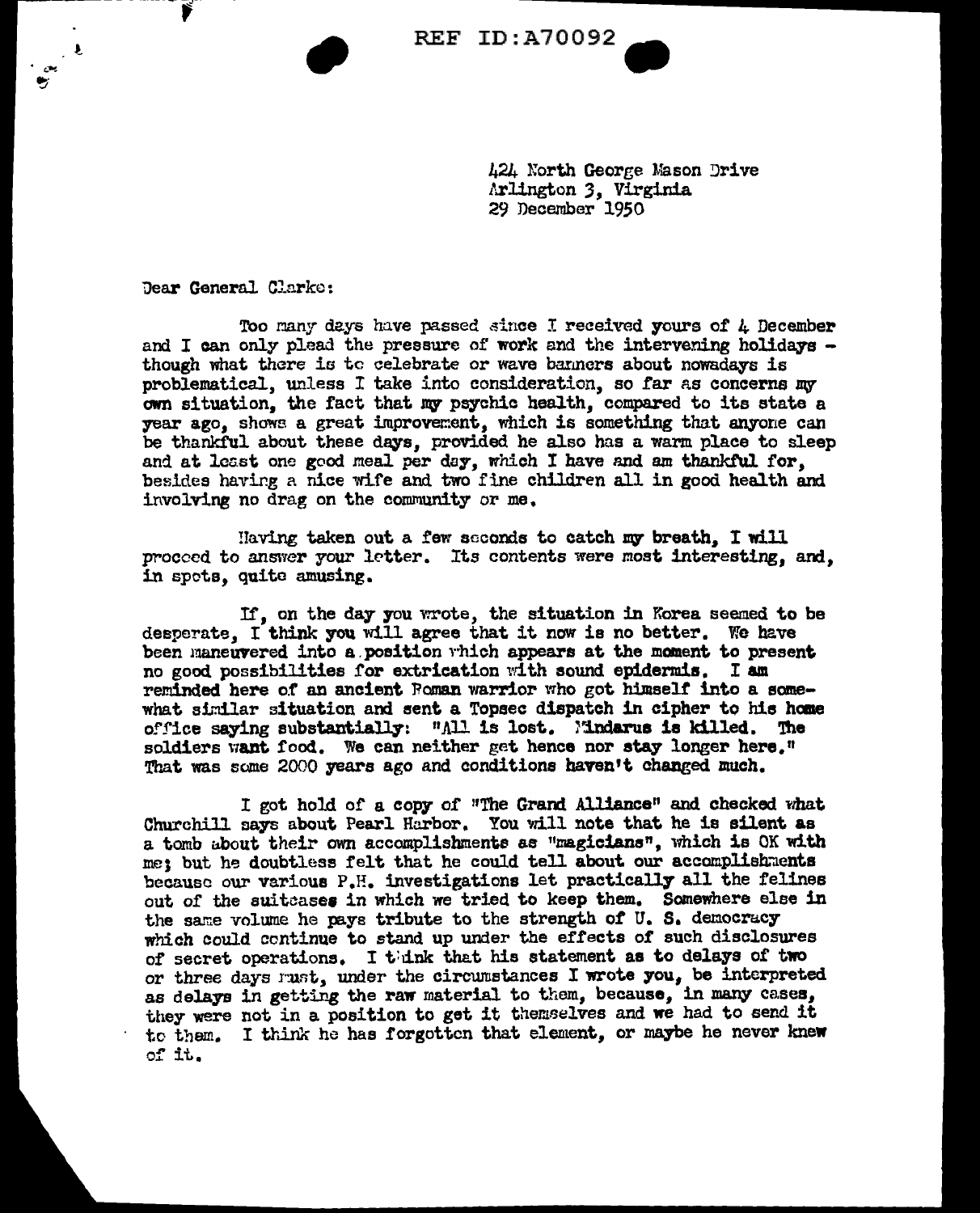



As to "Operation Cicero". I let only six hours or so pass before getting hold of a copy. You are correct in your having "no recollection of anything turning up as a result of Ticom which would substantiate" the statements re Cicoro's help in breaking codes. But I have referred the matter to our friends and will have a first hand report soon. (I'm sure they haven't been holding out on us in this instance because in far more serious ones they held back nothing.) My impression of the book as a whole is that the author is to be congratulated more on his writing a pretty good story than on his strict edherence to the truth.

I am sad to learn that you have given up all hope of our ever having an effective Intelligence Service. I'll admit the situation is bad but while there's life there's hope, and I think one of these days there's going to be some fireworks, with emphasis on the present participle of the verb fire. I suppose you saw where finally and at last Army is going to have a permanent corps of  $G-2$ 'ers  $-$  all five, or six of them! As for our deficiencies in that field, you are blaming the wrong people, I think. Shortly after Korea started. I got hot under the collar and wrote a paper - which I then filed in my special file with the asbestos lining. Its title was: "Strike Two!" I think you'll get the implications. "".H." was "Strike One!" "Korea" was "Strike Two!" - "?" "Strike Three!" and we're out, God forbid. To wind this paragraph up, I'll say that you ought to be ashamed of yourself to say "Nevertheless. I am, personally. very glad that I am out of the racket." I serve notice on you herewith and herein that I shall do my very best to get you back in and quick. The racket could become a real business with you as the chief of the concern.

Re the impending change in CSigO, I had it from a pretty reliable source only a couple of days ago that the proposition will probably be advanced that SBA be retired, immediately recalled to active duty, and reassigned as CSigO. Not a bad idea, I think.

A long time ago, when you were at Leavenworth, the school not the pen. You wrote a piece for Satevepost or for King Features, entitled "Stalking enery radio stations." The mss. turned up recently and was given to me as a souvenir to add to my historical collection of profitless prognostications of prominent parsonages. For a consideration I would let you see a copy now. for I'm sure you destroyed yours long ago.

We have heard no news re Stub and hope that all is well with him and that he is buying no real estate in Korea. What can you tell me about him?

How well do you know Beadle? Does he know you and if so how favorably? Same questions re Craig. Let me know.

Things are rocking along here and I am reasonably content with my own condition but not with that of others, both animate and inanimate. As you perhaps know, Peterson is going to school, signing out here about the 5th of January. Mason is going to be a sailor once again, soon; we should have some khaki suits around but we don't. Iynn was made a B.G. this week and is trading seats with Hetherington. The old wheelhorses

 $\boldsymbol{z}$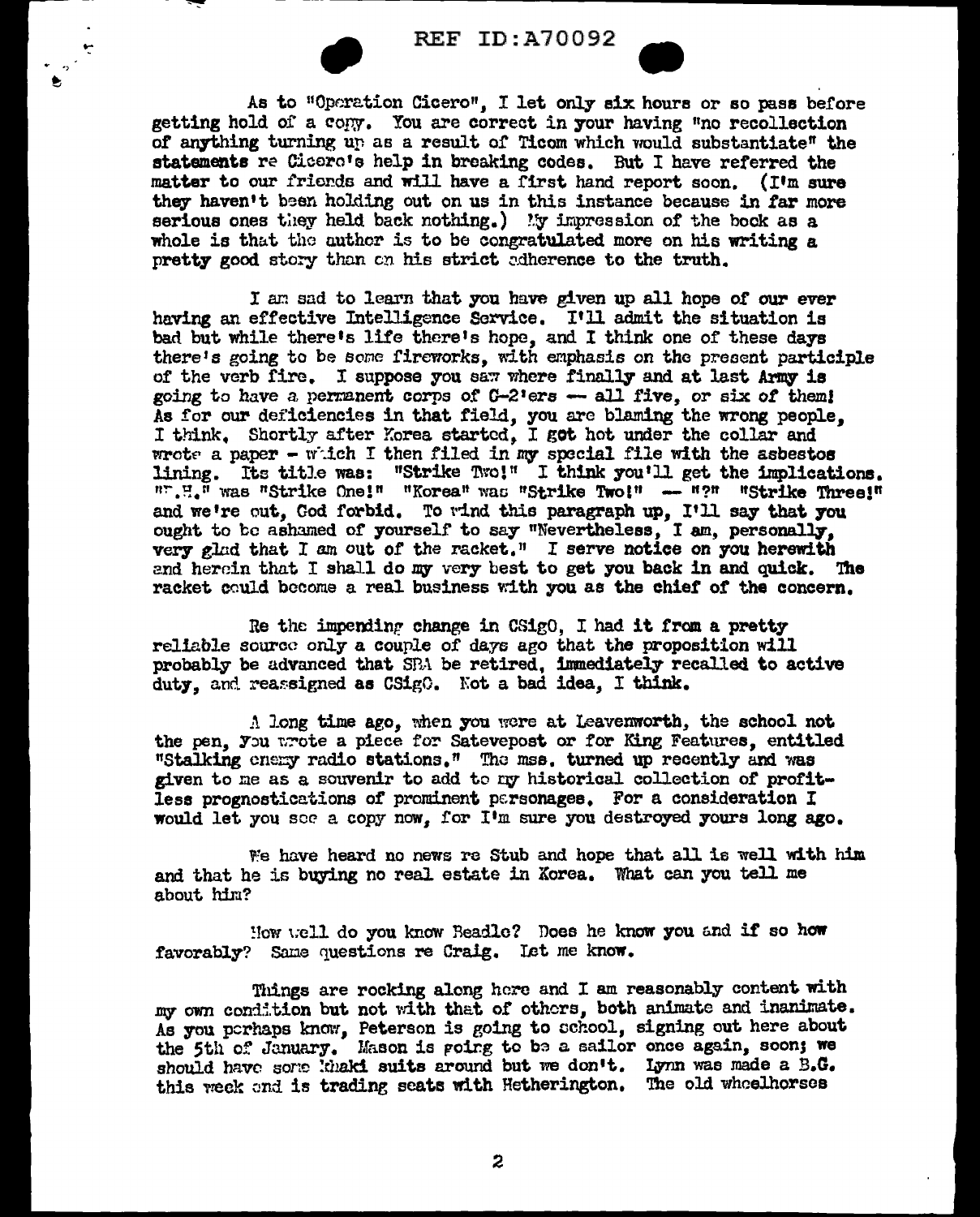



such as Friedman, Rowlett, Sinkov, and Kullback are still treading the mill. I am going down to laxwell early February to repeat a talk I gave before the Communications-Flectronics Staff School. Trobably go on to Brooks to give a talk there. An becoming a public speaker in private. You can have part of the \$1000 fee I get for each performance. say 10%.

We received a very nice Christmas card from Jessie and you, for which we thank you. I've gotten old and somewhat fed up ith Christmas shenanigans of peace and good will when there is no peace and good will. so have given up sending cards but nevertheless I hope my greetings to you both herein and herewith will serve to convey to you that I think of you frequently, favorably, fretfully (because of your absence from the scene), and fondly (because I want you back).

"ith all best wishes to you and yours for a better New Year. I am.

Sincerely yours.

Frig. Gen. Carter W. Clarke. Hdq. Southwestern Command.  $APO$  15, c/o Postmaster, San Francisco, California.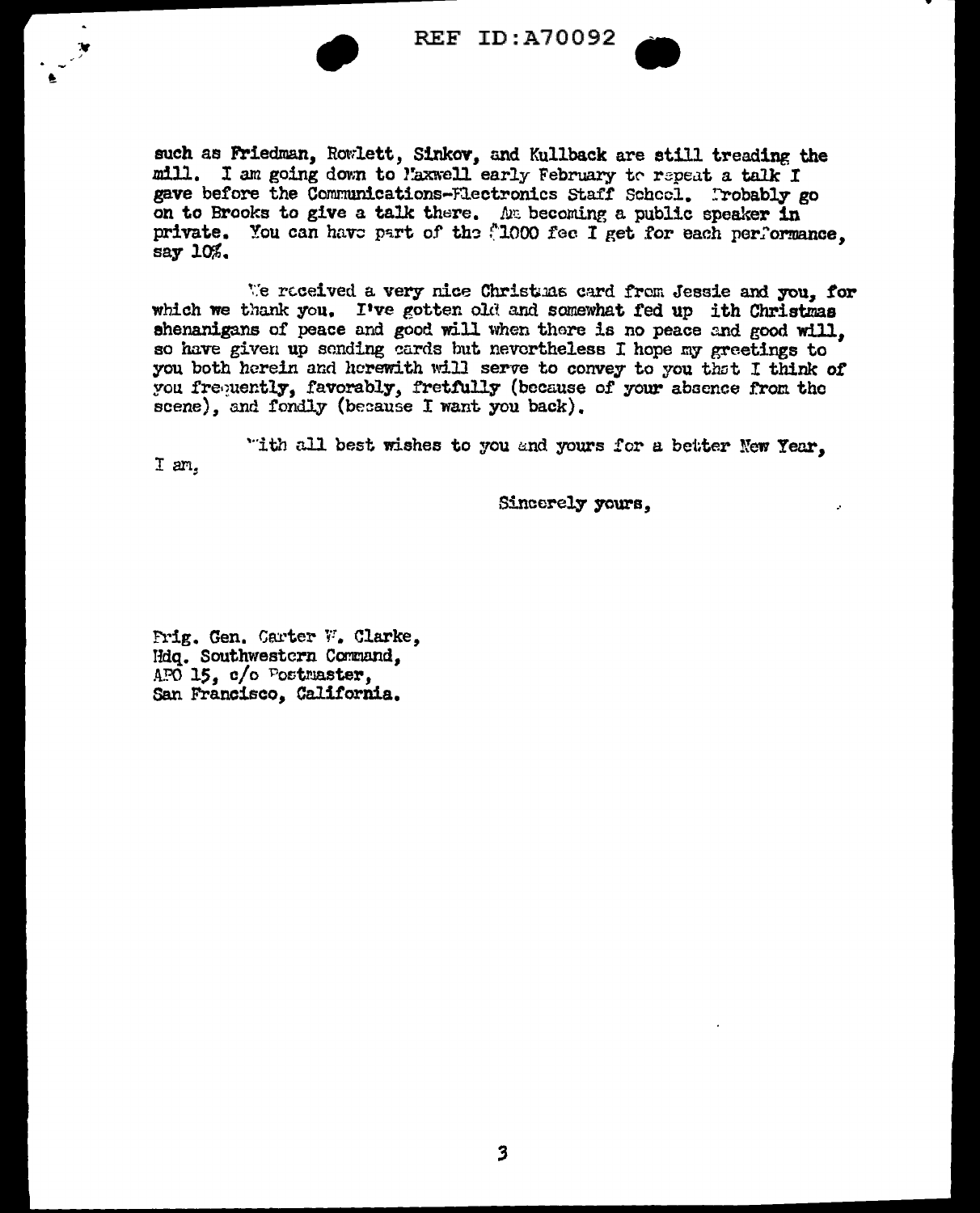REF ID: A70092<br>HEADQUARTERS SOUTHWESTERN COMMAND Office of the Commanding General APO 15 c/o Postmaster San Francisco, California At Home. Monday Night, 4 December 1950.

Dear Friedman:-

..

By a strange quirk of fate your letter of 25 November came today. the ninth anniversary of the transmis<sub>phore</sub> of the famous Winds Message which created such havoc by virtue of its being ignored. I am wondering just what significant piece of intelligence is being ignored back there today, which will have even more fateful consequences for our nation.

As I write this we are getting our teeth kicked down our tender throats by those "Agrarian Reformers" who were so beloved by Faulty Memory Marshall, His Excellency, Lord Acheson, Traitor Boy Hiss, Slimy Owen Lattimore, and al the mshinx abominable Comrie Loving Degenerates who slither in and out of that homesexual lair across the river.

The situation in Korea is desperate, indeed. I do not believe that, unless an appeasement deal is made, think we can hold our forces over there. In fact, now that we have made the gesture, I think we should abandon Korea just as the British did Crete, withdraw back to Japan, save our seed corn, rearm dapan and prepare ourselves for our final fight for survival as a nation. I am thoroughly convinced that the Japanese homeland is the true.target of Russia.

Many thanks for your information regarding Rosen et al. I can see, readily enough, why old Churchill tried to protect himself and his people for he knows,as do you and I,what a hell of a stink would be stirred up in America if he admitted that he knew Pearl Harbor was coming and failed to notify old FDR.

Now, may I impose on your good nature to ask for more information? Have you read "Operation Cicero" by L. c. Moyzisch, published by Coward-McCann? If not, as Al McCormack used to say to me: "Don't live more than five minutes before getting it and reading it". In that book the author makes a number of statements to the effect that the documents provided the GermanPoreign Office by Cicero helped break important British codes. I have no recollection or anything turning up as a result of Ticom which would substatiate that statement. How about it? Did they hold out on us? If they did we have one more grievance against them. Also, we should keep our lightning reds higher than ever in this war, if they really come in and fight.

I enjoyed your comments on the situation back there. I fully appreciate your hesitancy as letters do go astray. I am fairly well informed on what goes on back there and, although I am completely out of the picture, I am distressed over the turn of events. These jurisdictional squabbles and struggles for personal prestige, if not stopped, will ultimately result in blowing your security and destroying the effort.

As for my own activities, I am working harder, both physically and mentally, than I ever have in my life. We are under quite a bit of stress here and if I read the signs aright we are going to catch hell in a big way when the evacuation from Korea starts. I have gained an experience I never expected to have in my wildest dreams. Whether or not I will ever make use of this experience in my army career is problematical. In fact, if Stub were not over here and in great danger I would have retired almost immediately upon arrival. I hope, though, that by being over here I may be of some help and moral support to him and, maybe,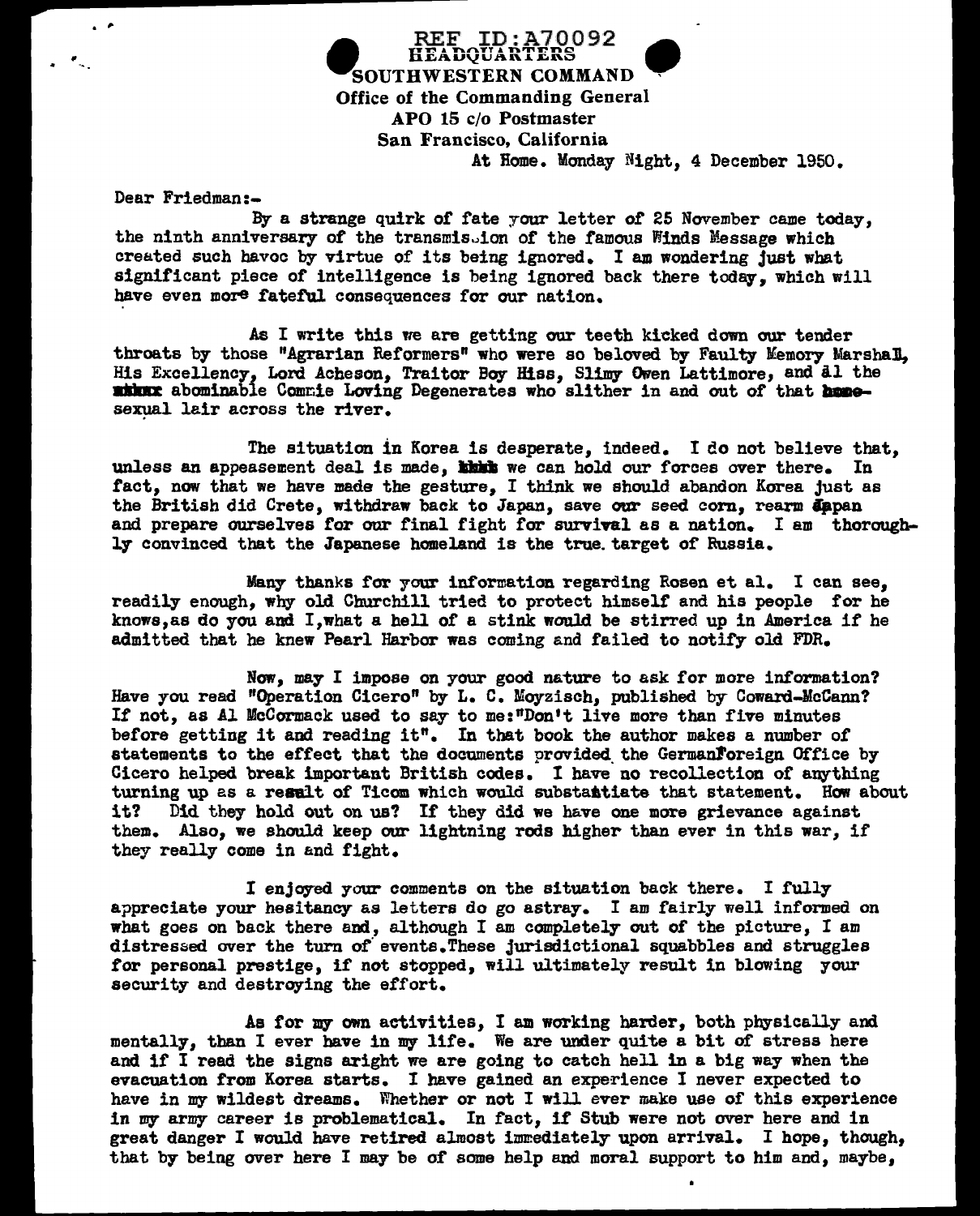make some contribution to the war effent in the Auto of all war III is now on us I suppose I shall stay on and do what  $\overline{I}$  can.

I have given up all hope of the United States ever having an Intelligence Service. The screwball Donovan influence cannot, in my opinion, be eradicated. Of no one in history can it be more aptly said, than of old FDR: "The evil that men do lives after them". Then the dead hand of ineptitude in high places continues to frustrate working level efforts within the services. I love intelligence work anf frankly feel that whatever talents, if any, I have are being wasted on this type of job, and at this time. Nevertheless, I am, personally, very glad that I am out of the racket.

These Japanese are most amusing in their attempts to use the English language with fluency. Recently, Hanson Baldwin was here in Osaka and we gave him a cocktail party and dinner. One of the Japanese Prefectural Goverbors, on leaving, came up to thank me for inviting him to "meet so distinguished a visitor" etc, and then came out with this gem:"I am so happy, I am just right drunk." He was too. Then recently we had a big fire over in Kyoto which destroyed the oldest, largest and most historic railroad station in Japan. For  $\varepsilon$  while it looked like a large part of the city would go. After the fire was checked I got a wire from the Mayor saying: "Fire now under control; burning perfectly".

Your remarks in re Reeder and Lanahan were interesting. I agree with you that either would make a good CSO, but what about Matejka? Is he not a candidate? And how about Lawton? I know nothing about the "political campaign" for the job, but a gonk from Washington who was out here recently and whom I saw in Tokyo told me that the appointment would be strictly a White House "directed verdict". If my friend was correct. Akin's recommendations to the board will If my friend was correct, Akin's recornendations to the board will have little weight. I am of the opinion that my friend knows what he is talking about.

I have alreeidy written too much, and do not want to bore you. Again many thanks for your infomation. As old Osmun used to say: "Keep me informed". With kindest regards and all good wishes for you and yours.

Sincerely,<br>CUC.

 $\bullet$ 

. -..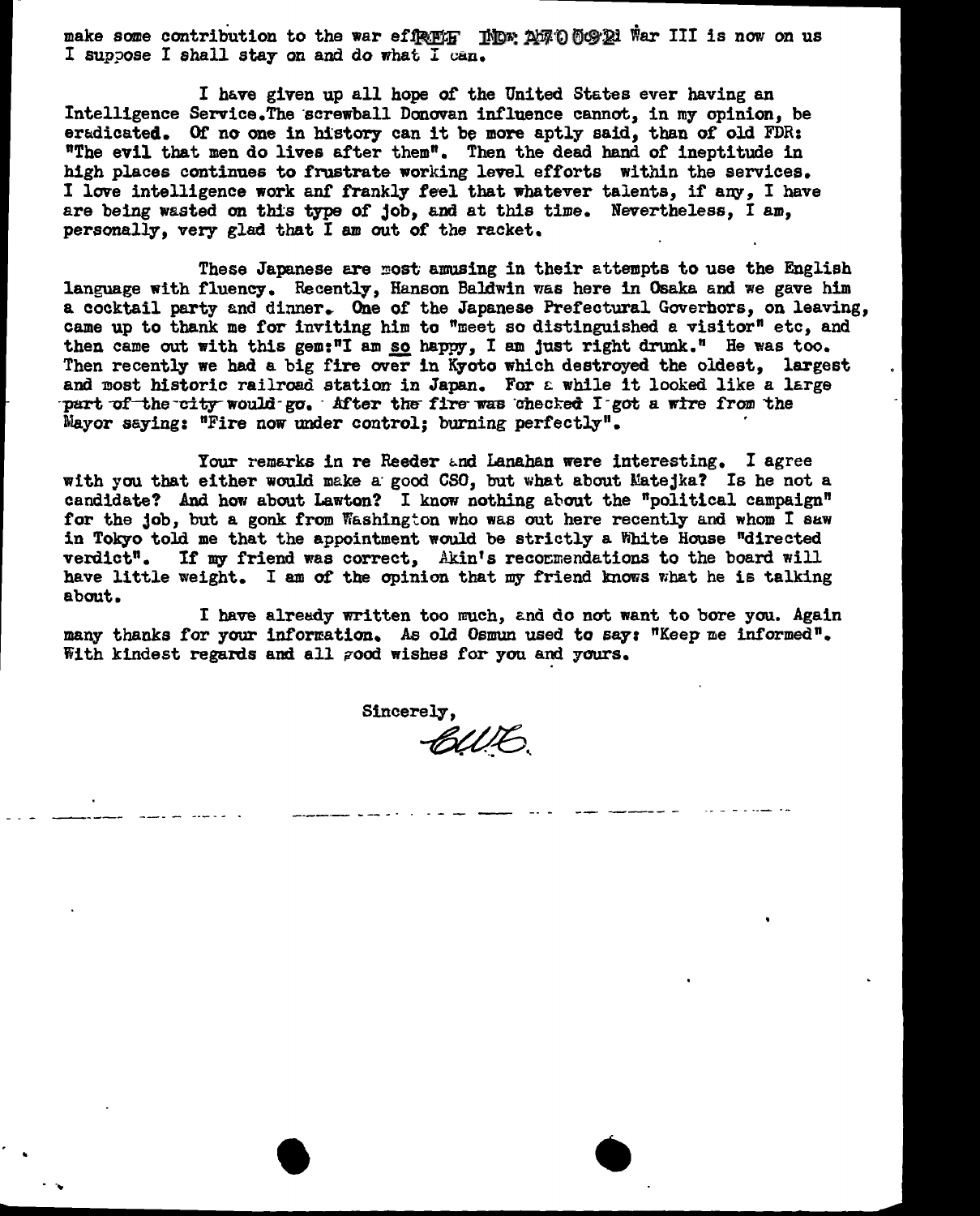## $\mathbb{R}\mathbb{R}\mathbb{R}^{n}=\mathbb{C}^{n}\otimes \mathbb{R}\backslash\mathbb{C}^{n}\mathbb{O}(\mathbb{O})\otimes \mathbb{S}$

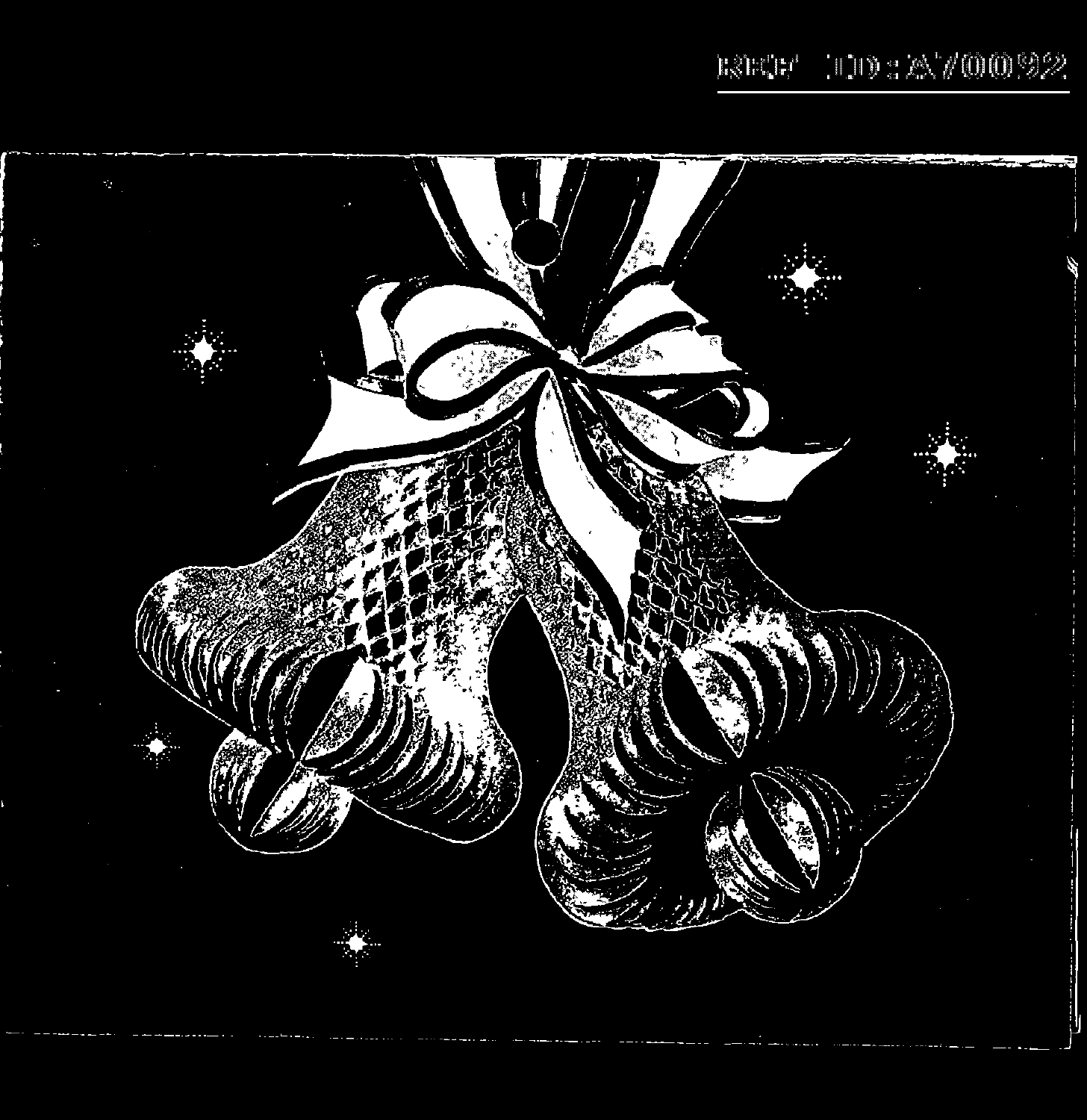## JDD: A70092 ngmung

When Wowers he Season's Greetings and best wishes Carter & Jessie <u>Glarke/</u>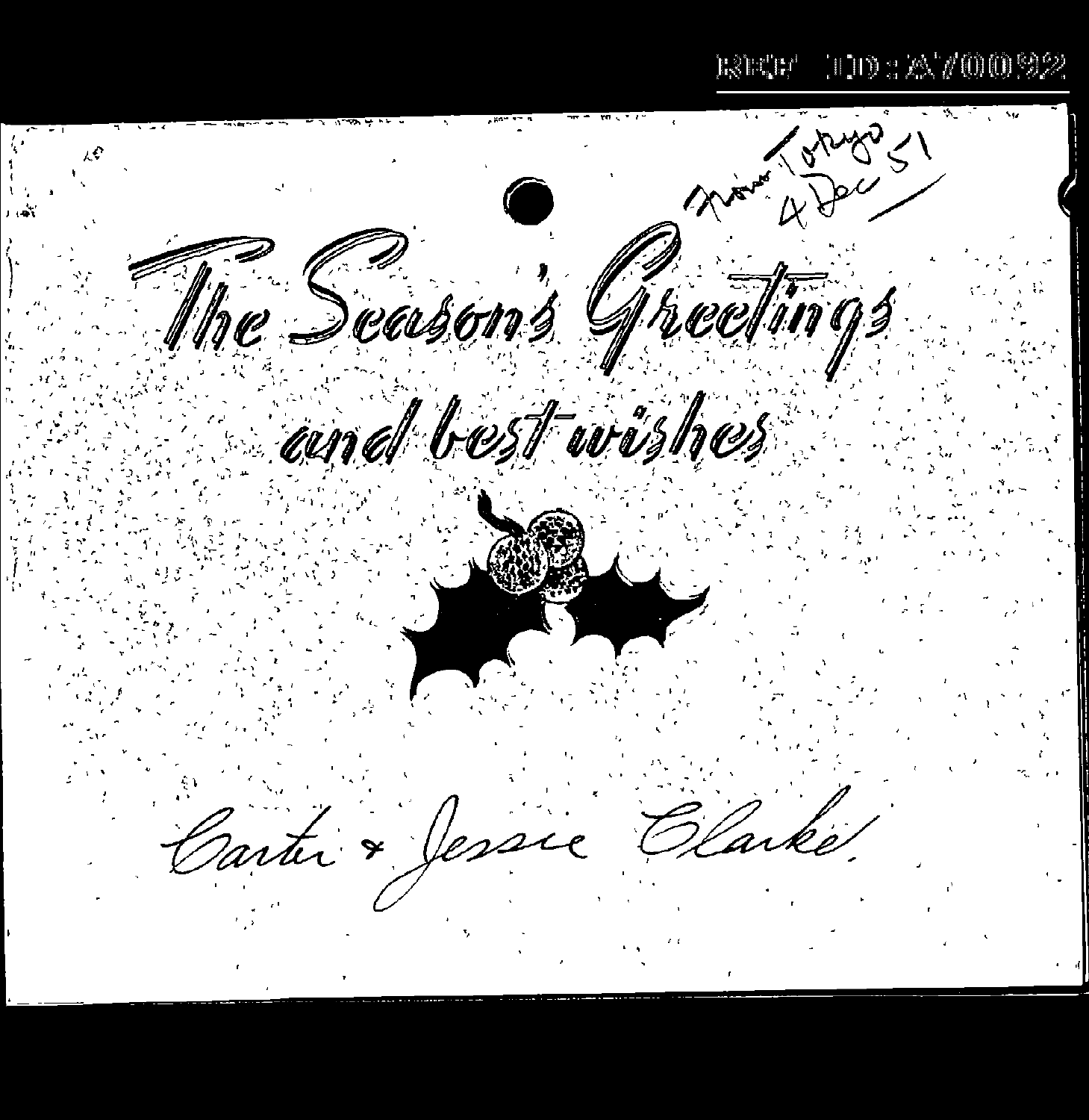100 : 2700092 PEACE! May the Tring Blessing of a Tring Deity sustain you. Hope the close of this year of the Robbit finds you both in perfect health and guided to write stand the strains and pressures the fateful and momentous year ahead heir in store for us. We still like it have guite evell, although since the Peace Treaty there has been a marked change in the striothing Stick is now out of Korea and on duty in Tchyo, and as we can see him about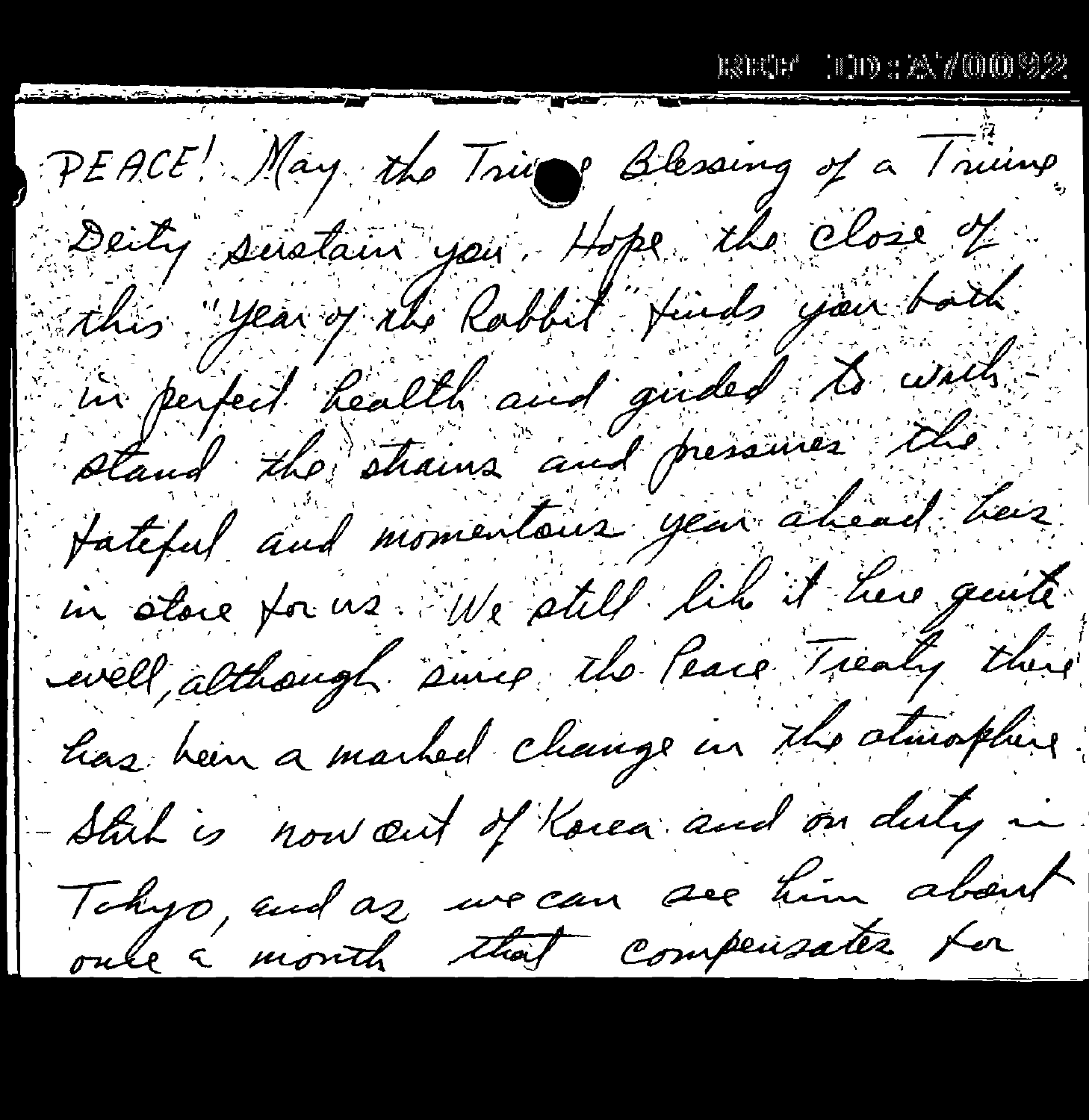the voutations and discompate ID: A40092 "New Japan". It ises my transverse color to see all this drived in the papers about the great impact we have made on the Jopanese and have they have adopted the tenets of Democracy. A sweet Kiss for the Duchess of Winchester, say ? Let me hear from you some time and give me all the info you hel at hberty to import . I get dramal junadistinal struggles is having. Best of every thing to you bod.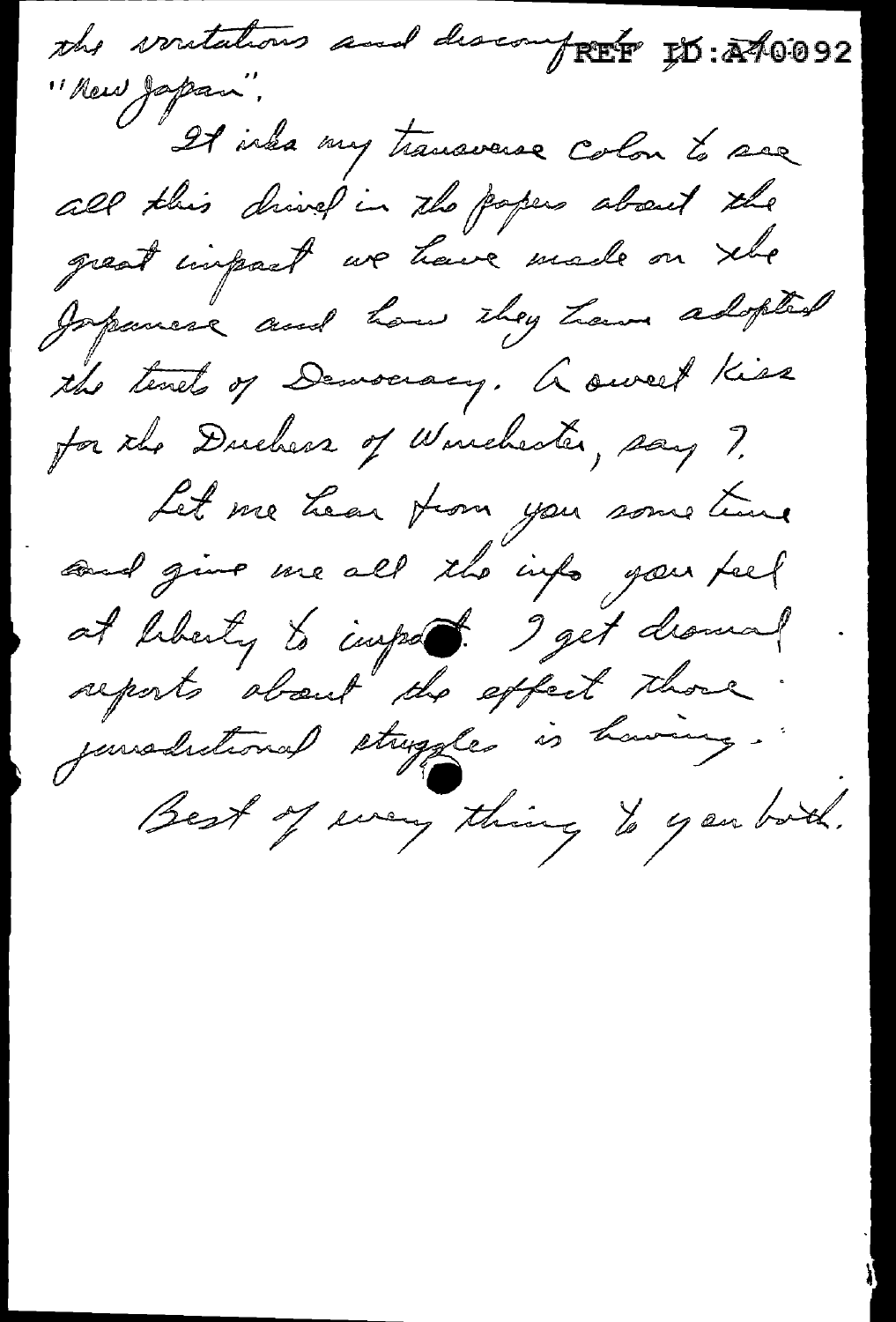REF ID: A70092<br>HEADOUARTERS • SOUTHWESTERN COMMAND Office of the Commanding General APO 15 c/o Postmaster San Francisco, California

14 November 1950

Dear Friedman:

۰.

I was recently rereading Churchill's "Grand Alliance" and find that he dwells at great length on the Congressional inves-<br>tigation into the Pearl Harbor tragedy. He also discourses at. in my opinion, too great length on the "Magics". He goes on to say that he is not complaining but stating, as a matter of fact, that although he eventually received from the Americans the results from the "Magic" effort, at least two or three days delay occurred before· he got them and consequently the Americans always had better and more advanced information than he did. I am wondering about the accuracy of this statement. As a matter or fact, if my memory serves me correct it was in the fall, October I believe, of 1940 that, on orders of FDR, Rosen and others made their trip to London with certain equipment. Could I be wrong in this and it be 1941 instead of 1940? In either event, the British had available to them well in advance of Pearl Harbor all the information which we had at that time. Consequently I am wondering what the motives are in making such an inaccurate statement and in a place where he would get such wide publicity. I would be glad. to hear from you on this and have mymemory refreshed.

My spies tell me that all is not going well in the old haunts and that the inter-departmental jurisdictional squabbles are having a very deleterious effect on the effort.

Kindest regards and all good wishes for both you and that very lovely little lady who married you. I am

Sincerely,

 $-$ lett $\%$ .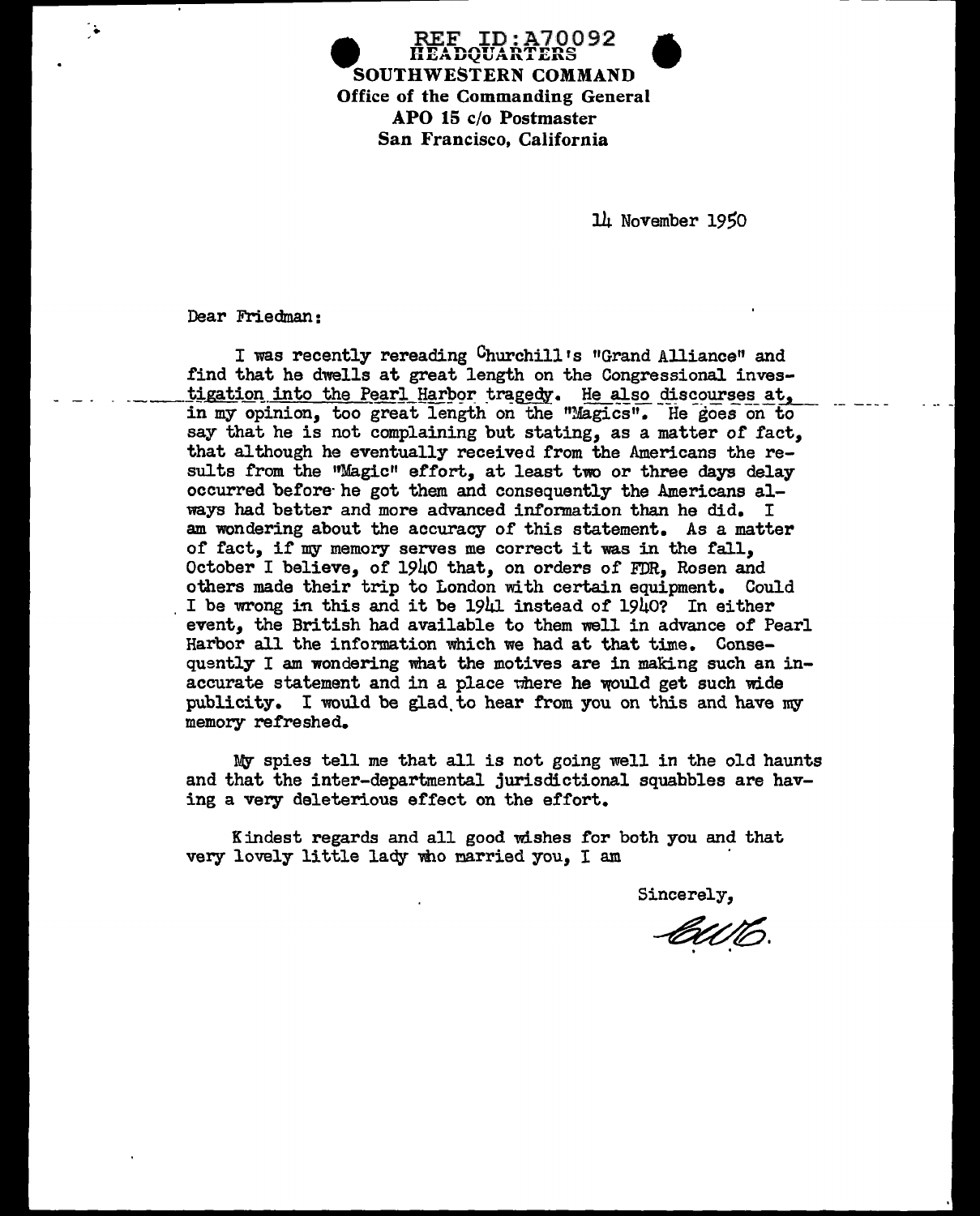**Director OF 92** EMO ROUTING SLIE CURRENCES, OR SIMILAR ACTIONS **INTIALS NAME OR TITLE CIRCULATE** FSA AREZATION AND LOOKT **DATE COORDINATION**  $\overline{\mathbf{m}}$ <u> FSA -12</u> **INFORMATION NECESSARY**  $-10$ **NOTE AND<br>RETURN**  $\overline{\bullet}$ SET KE **SIGNATURE REMARKS** under under the surface of the surface of the surface of the surface of the surface of the surface of the surface of the surface of the surface of the surface of the surface of the surface of the surface of the surface of FROM NAME OR TITLE **DATE ORGANIZATION AND LOCATION TELEPHONE** NME TORM NO 95 Replaces DA AGO Form 889. 16—18157-0  $\bullet$